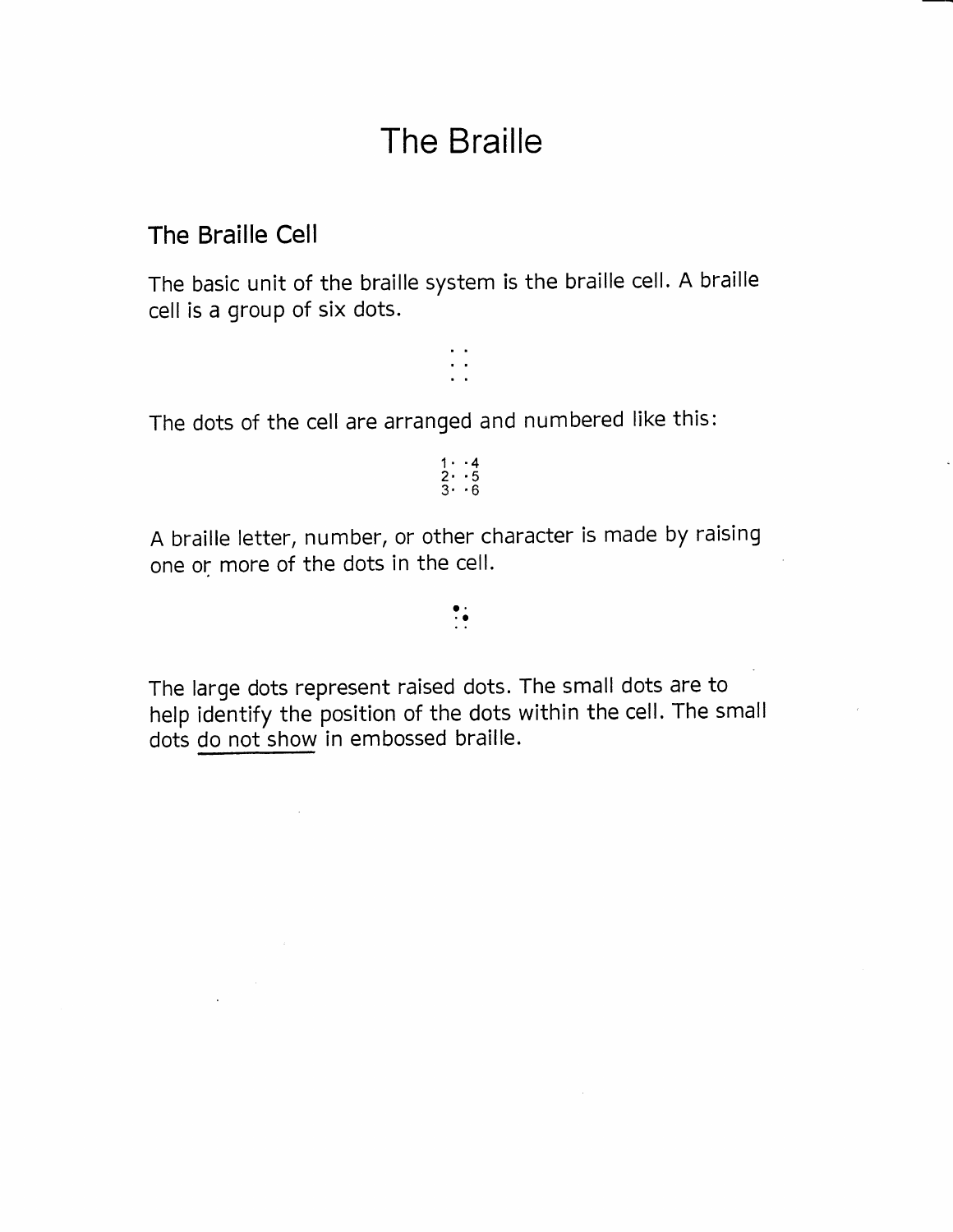## The Braille Alphabet

| $\bullet$ .<br>$\bullet$ . $\bullet$<br>$\bullet$ .<br><br>$\bullet$ | $\bullet$ .<br>$\bullet$ .<br>$\sim$            | $\bullet$<br>$\sim 100$<br>$\bullet$ . $\bullet$ . | $\bullet$<br>$\cdot$ .<br>$\bullet$ . $\bullet$ .                    | $\bullet$ .<br>$\cdot \bullet$<br>$\sim$ $\sim$                                                    | $\ddot{\bullet}$<br>$\sim 100$                     | $\ddot{\bullet}$<br>$\sim$ $\sim$ | $\bullet$ .<br>$\bullet\bullet\qquad \qquad$<br>and the company of | $\cdot$ .<br>$\bullet$ .<br><b>All Angeles Committee</b> | $\cdot$ .<br>$\bullet$<br>$\bullet$ . $\bullet$ |
|----------------------------------------------------------------------|-------------------------------------------------|----------------------------------------------------|----------------------------------------------------------------------|----------------------------------------------------------------------------------------------------|----------------------------------------------------|-----------------------------------|--------------------------------------------------------------------|----------------------------------------------------------|-------------------------------------------------|
| a                                                                    | b                                               | $\mathsf{C}$                                       | $\mathsf{d}$                                                         | e                                                                                                  | f                                                  | g                                 | h                                                                  | $\mathbf{i}$                                             |                                                 |
| $\bullet$ .<br>$\sim$ $\sim$<br>$\bullet$ .                          | $\ddot{\bullet}$ :<br>$\bullet$ .               | $\bullet\bullet$<br>$\sim$ $\sim$<br>$\bullet$ .   | $\bullet\bullet$<br>$\bullet$ .                                      | $\bullet$<br>$\mathbf{r} \bullet \mathbf{r}$ and $\mathbf{r} \bullet \mathbf{r}$<br>$\bullet\cdot$ | $\ddot{\cdot}$                                     | $\ddot{\cdot}$                    | $\bullet$ .<br>$\ddot{\bullet}$<br>$\bullet$ .                     | $\cdot \bullet$<br>$\bullet$ .<br>$\bullet$ .            | $\cdot \bullet$<br>$\bullet$ .                  |
| k                                                                    | $\mathbf{I}$                                    | m                                                  | n                                                                    | $\mathsf O$                                                                                        | p                                                  | q                                 | $\mathsf{r}$                                                       | S                                                        | t                                               |
| $\bullet$ .<br>$\sim$ $\sim$<br>$\bullet$<br>$\bullet$               | $\bullet$<br>$\bullet$ .<br>$\bullet$ $\bullet$ | $\ddot{\bullet}$<br>$\cdot$ $\bullet$              | $\bullet\bullet$<br>$\mathbf{A}=\mathbf{A}$ .<br>$\bullet$ $\bullet$ | $\bullet\bullet$<br>$\cdot$ $\bullet$<br>$\bullet$<br>$\bullet$                                    | $\bullet$ .<br>$\cdot$ .<br>$\bullet$<br>$\bullet$ |                                   |                                                                    |                                                          |                                                 |
| U                                                                    | V                                               | W                                                  | $\boldsymbol{\mathsf{X}}$                                            | v                                                                                                  | Z                                                  |                                   |                                                                    |                                                          |                                                 |

### For examples for Braille Alphabets

To make an a, the dot in the 1 position is raised.  $\vdots$ 

b is made by raising dots 1 and 2.  $\vdots$ 

c is made by raising dots 1 and 4.  $\mathbb{S}^{\bullet}$ 

d is made by raising dots 1, 4 and 5.  $\mathbb{S}$ 

e is made by raising dots 1 and 5.  $\mathbb{I}$ :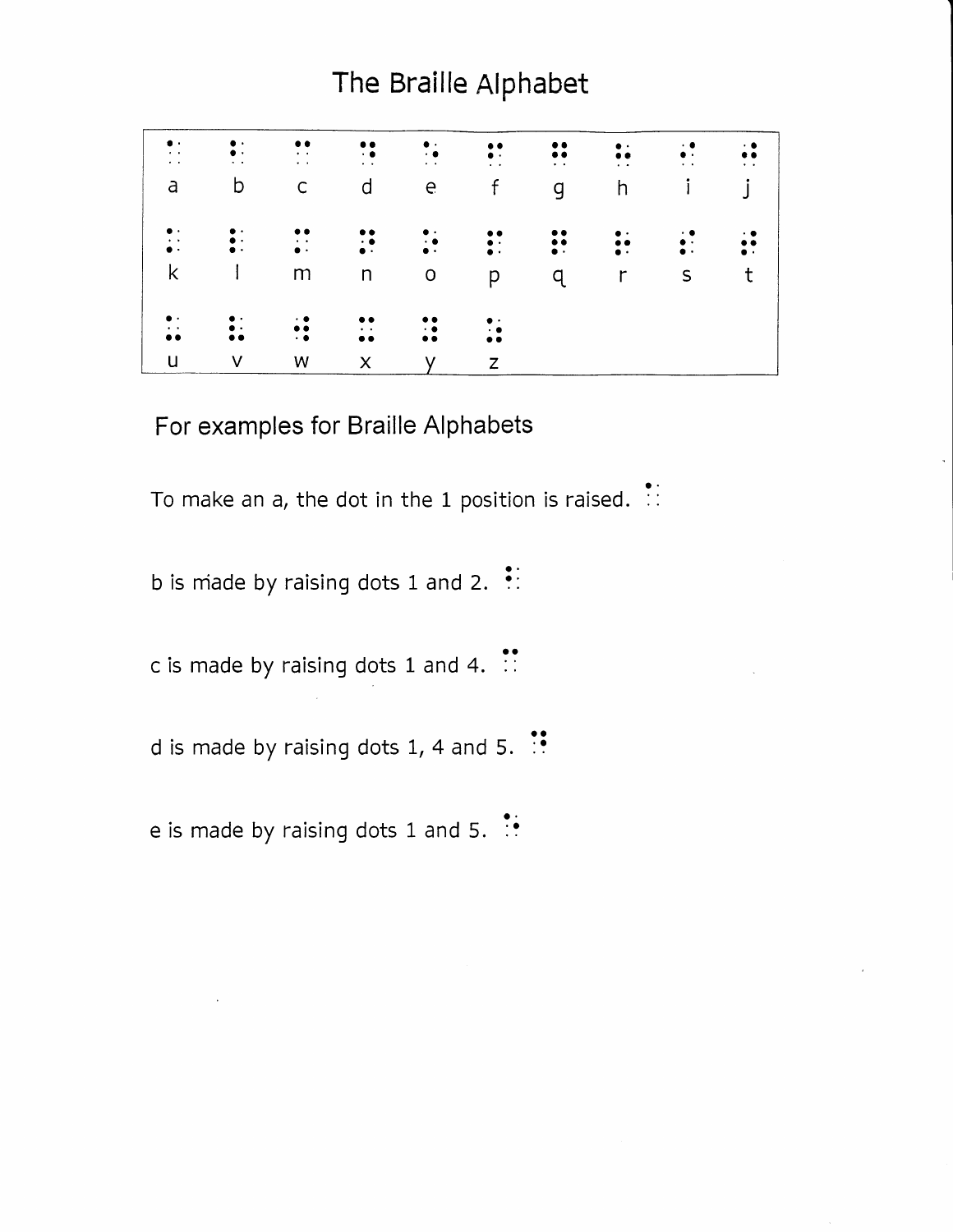### **Capitalizing in Braille Alphabet**

Braille does not have a separate alphabet of capital letters as there is in print. Capital letters indicated by placing a large dot numbered 6 in the cell like this : i and placing the said Capital Sign in front of the letter to be capitalized. Two Capital Signs : i : placed before a sentence mean the entire sentence is capitalized.

For examples

### One letter capitalized

Edeati

Entire sentence capitalized

|  |  | . <b>.</b> . <b>. .</b> |  |  |
|--|--|-------------------------|--|--|
|  |  | . <b>. .</b>            |  |  |
|  |  | .                       |  |  |
|  |  | DORIN                   |  |  |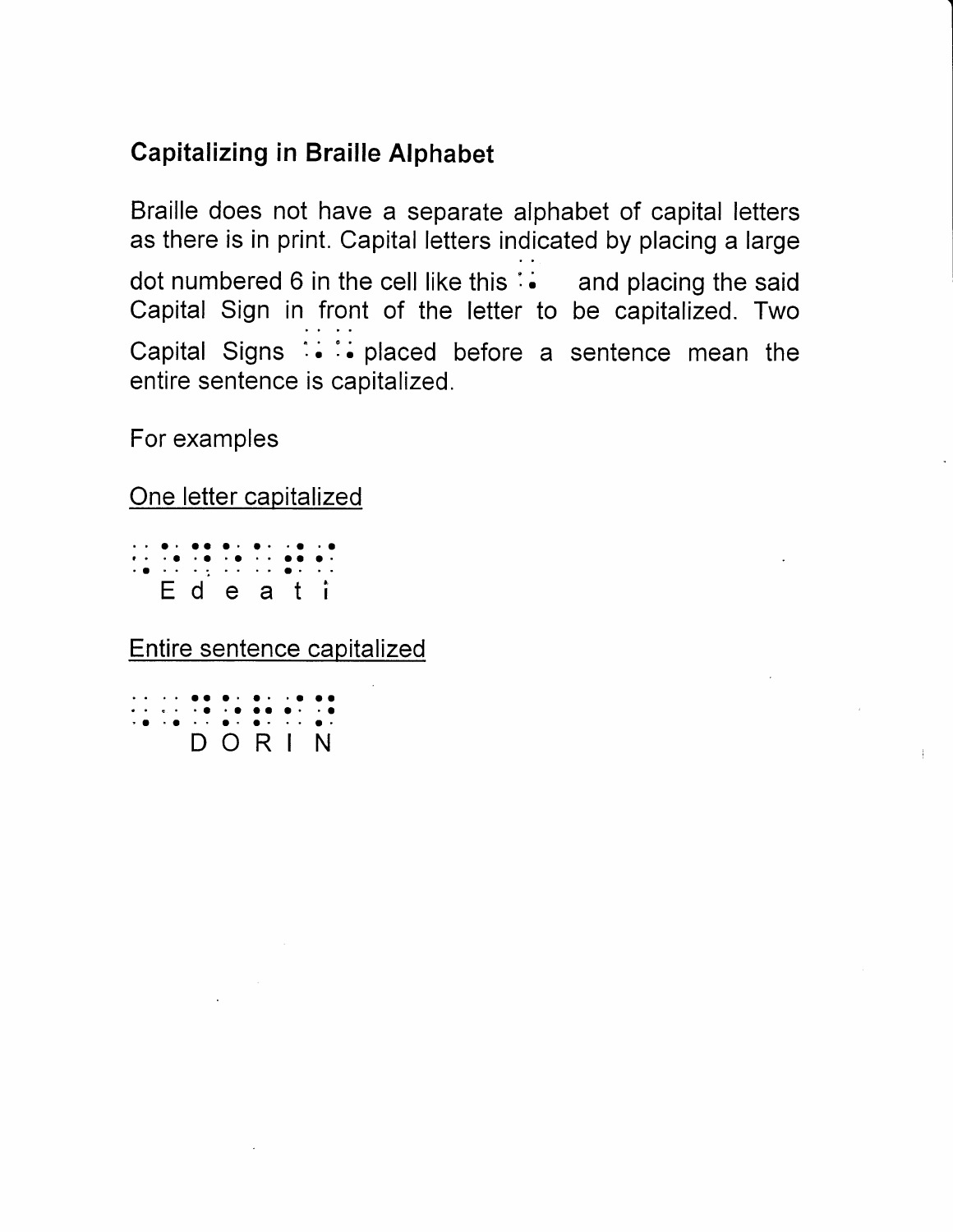### **Common Braille Punctuation Marks**

| produced a company of the contract of the company of the company of the company of the company of the company of the company of the company of the company of the company of the company of the company of the company of the |  |  | الموسود والمنافي والمنافس والمنافس والمنافس والمنافس والمنافس والمنافس والمنافس والمنافس والمنافس والمنافس |  |  |                                                                                                                                                                                                                                                                                                                                                                                                                           |
|-------------------------------------------------------------------------------------------------------------------------------------------------------------------------------------------------------------------------------|--|--|------------------------------------------------------------------------------------------------------------|--|--|---------------------------------------------------------------------------------------------------------------------------------------------------------------------------------------------------------------------------------------------------------------------------------------------------------------------------------------------------------------------------------------------------------------------------|
|                                                                                                                                                                                                                               |  |  |                                                                                                            |  |  | $1, \frac{1}{2}, \frac{1}{2}, \frac{1}{2}, \frac{1}{2}, \frac{1}{2}, \frac{1}{2}, \frac{1}{2}, \frac{1}{2}, \frac{1}{2}, \frac{1}{2}, \frac{1}{2}, \frac{1}{2}, \frac{1}{2}, \frac{1}{2}, \frac{1}{2}, \frac{1}{2}, \frac{1}{2}, \frac{1}{2}, \frac{1}{2}, \frac{1}{2}, \frac{1}{2}, \frac{1}{2}, \frac{1}{2}, \frac{1}{2}, \frac{1}{2}, \frac{1}{2}, \frac{1}{2}, \frac{1}{2}, \frac{1}{2}, \frac{1}{2}, \frac{1}{2}, \$ |

For examples for Braille Punctuation Marks

 $\sim$   $\sim$ 

 $\sqrt{ }$